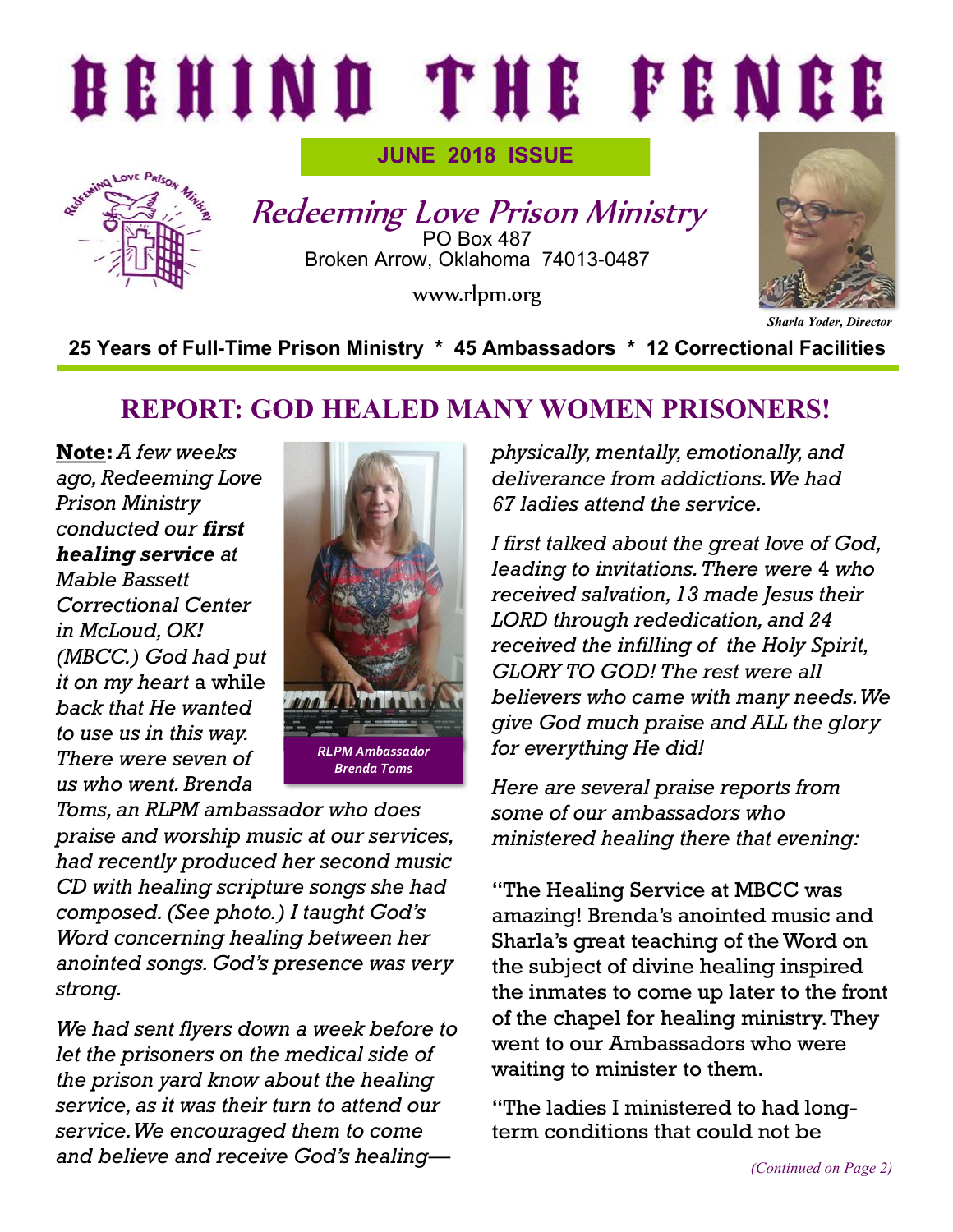#### *(Continued from Page 1)*

immediately checked, like low blood pressure, heart disease, and diabetes. But the atmosphere was charged with the healing anointing, and I believed with them for healing in their bodies. And I continue to add my faith with theirs, that their conditions were healed by the



*Board Member RLPM Ambassador* 

power of God, and they are recovering daily!

"It is ALWAYS God's will to heal, and He delights in answering our prayers that are prayed in agreement with His Word!" (1 John 5:14–15.)

\*\*\*\*\*\*\*\*\*\*\*\*\*\*\*\*\*\*\*

"A young lady named *Crystal* stood in front of me for healing. I reminded her how much God loves her and that Jesus paid for her healing and deliverance at the cross. I asked her what she needed healing or



deliverance for. She then named these addictions: drugs, alcohol, sex, gambling, and others. I asked if she believed God could set her free from these. She said *YES, I know He can*. As I laid my hands on her, I saw demons in the spirit realm that needed to be cast out. As I prayed in the Spirit, I saw them leave!

"It got a little loud, and the (denominational) chaplain came in, but did not interfere. Crystal's total countenance was completely changed. She later came up and testified that she was completely delivered! I encouraged her to stay close to the Lord in prayer and in the Word. Glory to God!

"Sharla taught briefly on unforgiveness as a hindrance to receiving healing and led those who had that issue in a prayer to forgive others. Then another lady came up to me to be set free from a hard heart. She came back up later with a big smile and testified that her hard heart was now softened, and she wanted to help others in this situation receive what she had received!"

#### \*\*\*\*\*\*\*\*\*\*\*\*\*\*\*\*\*\*\*

"One lady came up for healing who had constant tingling in her fingers. She told me that the minute she got in line for ministry, the tingling left! She also had back pain, so when I laid hands on her and told the pain to leave



and her back to be healed, the pain immediately left. Praise God!

"Another lady said she had been believing all day for God to heal her of diabetes. After I ministered to her, she had a big smile on her face and said she absolutely believed she was healed. She later came up and testified that she had felt a burning sensation where her pancreas was located. She said that she believed it was *coming alive!"* (She will need to have it verified with medical staff.) Thank You, Lord!"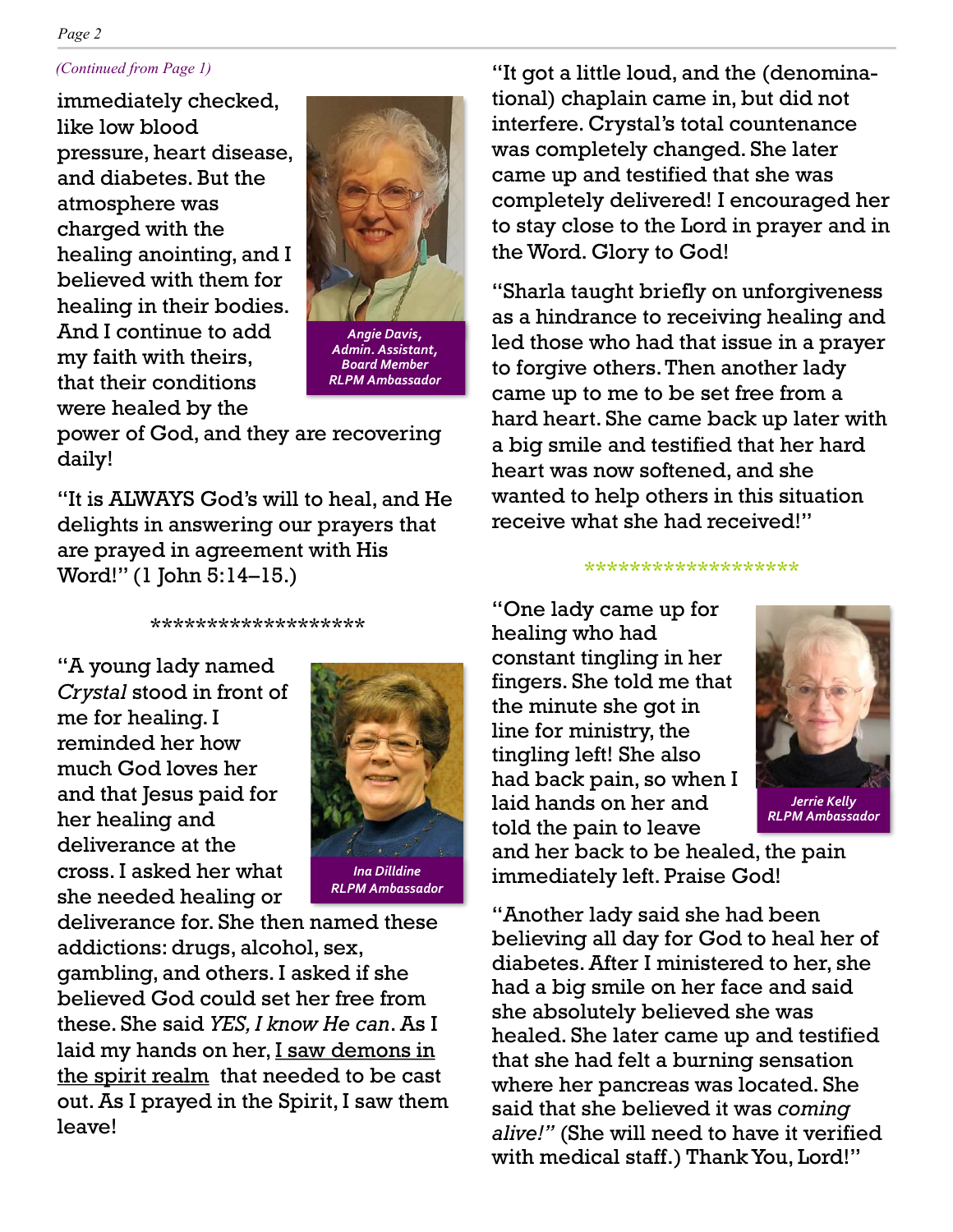#### \*\*\*\*\*\*\*\*\*\*\*\*\*\*\*\*

"A middle-aged lady came up to me for healing. She said that she'd had migraine headaches for many years. I asked her if she had one now. She said, *Yes, I sure do!* and told me that she believed God would heal her. I spoke to the pain to leave her head in Jesus' name! I laid hands on her and commanded healing to come to her head. I then asked her how her head felt. She said, *Better, but I still have some pain.* I again spoke healing to her in Jesus' name. She said with a smile, *Now it is completely gone!* Glory to Jesus!

"Several ladies came to the front when I called for those who had a broken heart or depression (hopelessness). I had taught on this kind of healing. There were several young women (most probably with long prison sentences) who were on antidepressant prescriptions, who were radically changed by God's mighty power! Their faces became lit up, and they had many tears of joy and gladness! Praise Jesus!"

## Sharla Yoder RLPM Director

**Note:** *We plan to continue to conduct healing services in more of the prisons where we minister! It gave us great joy to minister healing, as a part of our divine assignment. THANKS FOR YOUR PRAYERS!*

**THE SAME SPIRIT THAT RAISED JESUS FROM THE DEAD NOW DWELLS IN YOU AND QUICKENS YOUR MORTAL BODY. (Romans 8:11, paraphrased)**

## **HEART TO HEART**

#### *by Sharla Yoder*

**It gave me such joy to report to you what our great God did in healing many ladies at MBCC prison! We believe that this is only the beginning of more and greater healings, signs, wonders, and miracles, as we go from glory to glory as Ambassadors of our Lord Jesus Christ! Let's agree that the very best is yet to come!**

**I also believe that my heart is getting stronger, and I am getting healthier every day as I approach my 70th birthday on June 4. I am not thinking of retiring anytime soon, as I believe God has much more for me to do in Redeeming Love Prison Ministry! After nearly 26 years, I feel I have only begun to do all that is in my heart.**  $\odot$ 

**Currently we're excited to be having some more new ambassadors coming on board with us, and we wholeheartedly welcome them! THANK YOU so very much for your prayers and financial support of our ministry together. We deeply appreciate you, need you, love you, and pray for you!** 

**We look forward to hearing from you soon!** ☺

**Your faithful support is very important during the summer months!**

**Love and Shalom,**

Tharla

**Sharla Yoder, Founder/Director Redeeming Love Prison Ministry, Inc.**